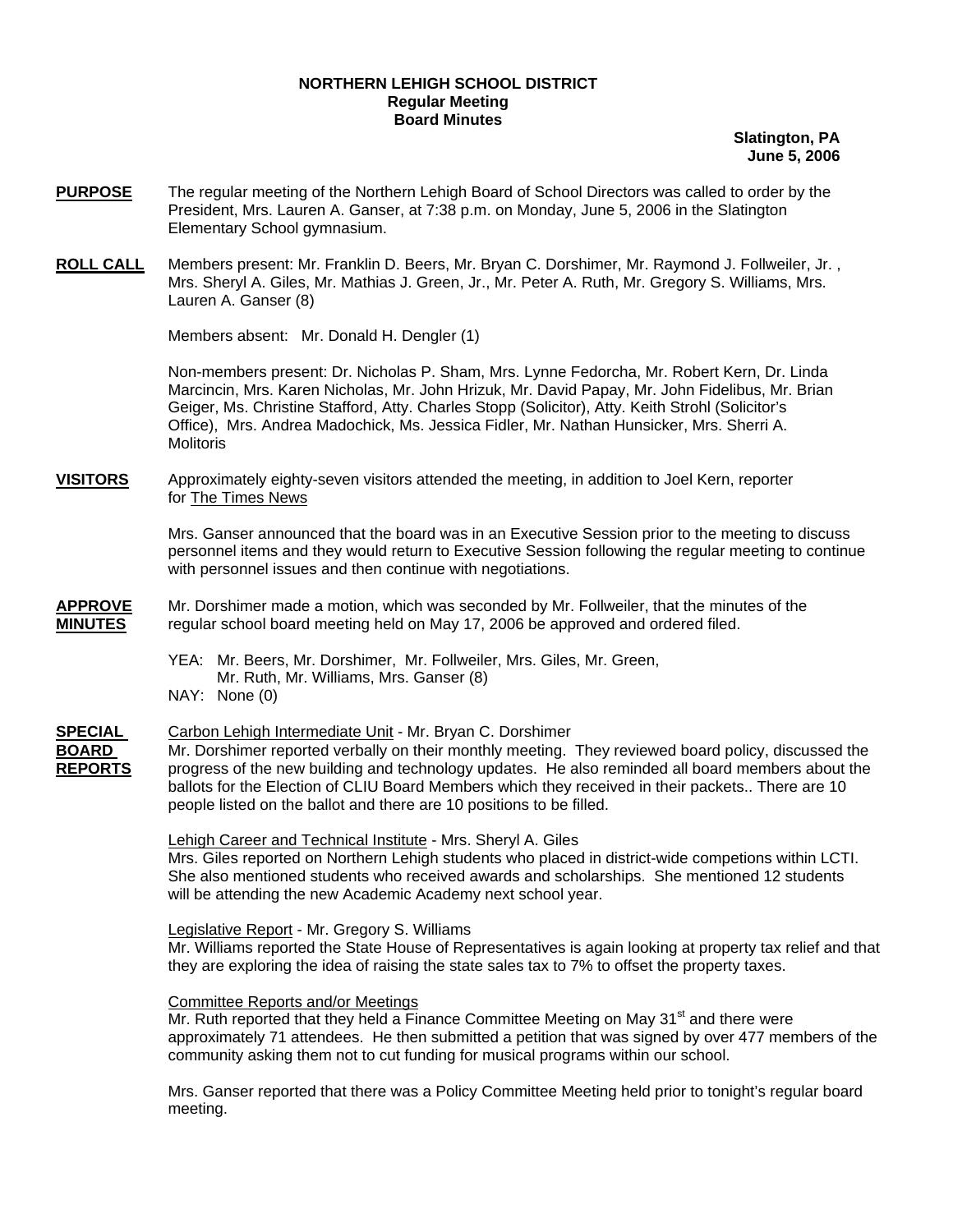| <b>SPECIAL</b><br><b>BOARD</b><br><b>REPORTS</b><br>(Con't.) | <b>Student Representatives to the Board Report</b><br>Ms. Jessica Fidler and Mr. Nathan Hunsicker distributed their written student representative report and<br>verbally reported on its contents.                                                                                                                                                                                                                                                                                                                                                                                                                                                                                                                                                                                                            |               |                                                                                  |                                                       |  |
|--------------------------------------------------------------|----------------------------------------------------------------------------------------------------------------------------------------------------------------------------------------------------------------------------------------------------------------------------------------------------------------------------------------------------------------------------------------------------------------------------------------------------------------------------------------------------------------------------------------------------------------------------------------------------------------------------------------------------------------------------------------------------------------------------------------------------------------------------------------------------------------|---------------|----------------------------------------------------------------------------------|-------------------------------------------------------|--|
|                                                              | Mrs. Ganser presented Jessica Fidler with a clock and thanked her for serving the last two years as the<br>student representative to the board. She wished her will in her future endeavors.                                                                                                                                                                                                                                                                                                                                                                                                                                                                                                                                                                                                                   |               |                                                                                  |                                                       |  |
|                                                              | Solicitor's Report - Attorney Charles Stopp<br>Attorney Stopp reported on a case currently in the Pennsylvania Supreme Court, Wesley United<br>Methodist Church vs. Dauphin County. This case deals with the issue of house of sanctuary exception                                                                                                                                                                                                                                                                                                                                                                                                                                                                                                                                                             |               |                                                                                  |                                                       |  |
|                                                              | Federal and Other Programs Update - Mrs. Lynne B. Fedorcha<br>Mrs. Fedorcha referenced changes that came out of the Policy Meeting held earlier in the evening.<br>There were changes that needed to be noted on Board Policy #246 on for first reading on agenda this<br>evening.                                                                                                                                                                                                                                                                                                                                                                                                                                                                                                                             |               |                                                                                  |                                                       |  |
|                                                              | Mrs. Fedorcha introduced Mrs. Wadsworth, school psychologist, to give a presentation on the success of our<br>first year of implementing full-day kindergarten and using the RTI (Response to Intervention) process to<br>provide early reading intervention. Comparison graphs indicated that significantly more students achieved<br>benchmark scores this year, indicative of the success of the program. Mrs. Nicholas spoke of the need to<br>review the Language Arts curriculum and requested permission to examine strong core reading programs for<br>future purchase. Mrs. Fedorcha addressed the fact that although Title I funds continue to decrease, there is a<br>need to continue to preserve the current level of staffing in order to conduct the early intervention program<br>effectively. |               |                                                                                  |                                                       |  |
|                                                              | Superintendent's Report - Dr. Nicholas P. Sham, Sr.                                                                                                                                                                                                                                                                                                                                                                                                                                                                                                                                                                                                                                                                                                                                                            |               |                                                                                  |                                                       |  |
|                                                              | Dr. Sham informed the board that there was a date change for the Act 80 Day Grievance. The new<br>date is November 29, 2006.                                                                                                                                                                                                                                                                                                                                                                                                                                                                                                                                                                                                                                                                                   |               |                                                                                  |                                                       |  |
|                                                              | He also told board members that they received a Graduation Information Packet which outlines all<br>information they will need to know about graduation.                                                                                                                                                                                                                                                                                                                                                                                                                                                                                                                                                                                                                                                       |               |                                                                                  |                                                       |  |
|                                                              | Dr. Sham also told the board members that they had a Head Start Recognition Luncheon for students<br>and parents. He shared the picture book that was created by the Head Start students and given to the<br>school district.                                                                                                                                                                                                                                                                                                                                                                                                                                                                                                                                                                                  |               |                                                                                  |                                                       |  |
|                                                              | Congratulated High School staff on the outstanding job with the awards night.                                                                                                                                                                                                                                                                                                                                                                                                                                                                                                                                                                                                                                                                                                                                  |               |                                                                                  |                                                       |  |
| Mallory<br><b>Bomboy</b><br>Memorial<br>Award                | Mr. Fidelibus talked about the Mallory Bomboy Memorial Athletic Award Plaque presented to the High<br>School by the Bomboy Family in honor of their senior daughter who was recently killed in an automobile<br>accident. Memorial plaques are against school policy but that policy was reviewed at the Policy<br>Committee Meeting and it was determined that the Superintendent under special circumstances, can<br>allow or disallow on appropriateness. It was decided that they will go forward with this memorial.                                                                                                                                                                                                                                                                                      |               |                                                                                  |                                                       |  |
| <b>PERSONNEL</b>                                             | Mr. Follweiler made a motion, which was seconded by Mr. Beers, that the Board of Educaiton approves<br>the following personnel items:                                                                                                                                                                                                                                                                                                                                                                                                                                                                                                                                                                                                                                                                          |               |                                                                                  |                                                       |  |
| <b>Head Boys</b><br>Soccer Coach<br>2006-2007                | 2006-2007 Co-Curricular Appointment                                                                                                                                                                                                                                                                                                                                                                                                                                                                                                                                                                                                                                                                                                                                                                            |               |                                                                                  |                                                       |  |
|                                                              | Head Boys Soccer Coach                                                                                                                                                                                                                                                                                                                                                                                                                                                                                                                                                                                                                                                                                                                                                                                         | John Sitaras* | \$4,636.35**                                                                     |                                                       |  |
|                                                              | *Pending verification of clearances.<br>**Last year's rates will apply until a new Collective Bargaining Agreement is approved.                                                                                                                                                                                                                                                                                                                                                                                                                                                                                                                                                                                                                                                                                |               |                                                                                  |                                                       |  |
| Co-Curricular                                                | Co-Curricular Appointments for 2006-2007                                                                                                                                                                                                                                                                                                                                                                                                                                                                                                                                                                                                                                                                                                                                                                       |               |                                                                                  |                                                       |  |
| Appointments<br>2006-2007                                    | Head Boys Basketball Coach<br>Assistant Boys Basketball Coach<br>Assistant Boys Basketball Coach<br><b>Head Girls Basketball Coach</b>                                                                                                                                                                                                                                                                                                                                                                                                                                                                                                                                                                                                                                                                         |               | <b>Richard Oertner</b><br>Dennis Rehrig<br><b>Richard Mantz</b><br>David Oertner | \$6414.28*<br>\$4168.66*<br>\$4168.66*<br>\$6,414.28* |  |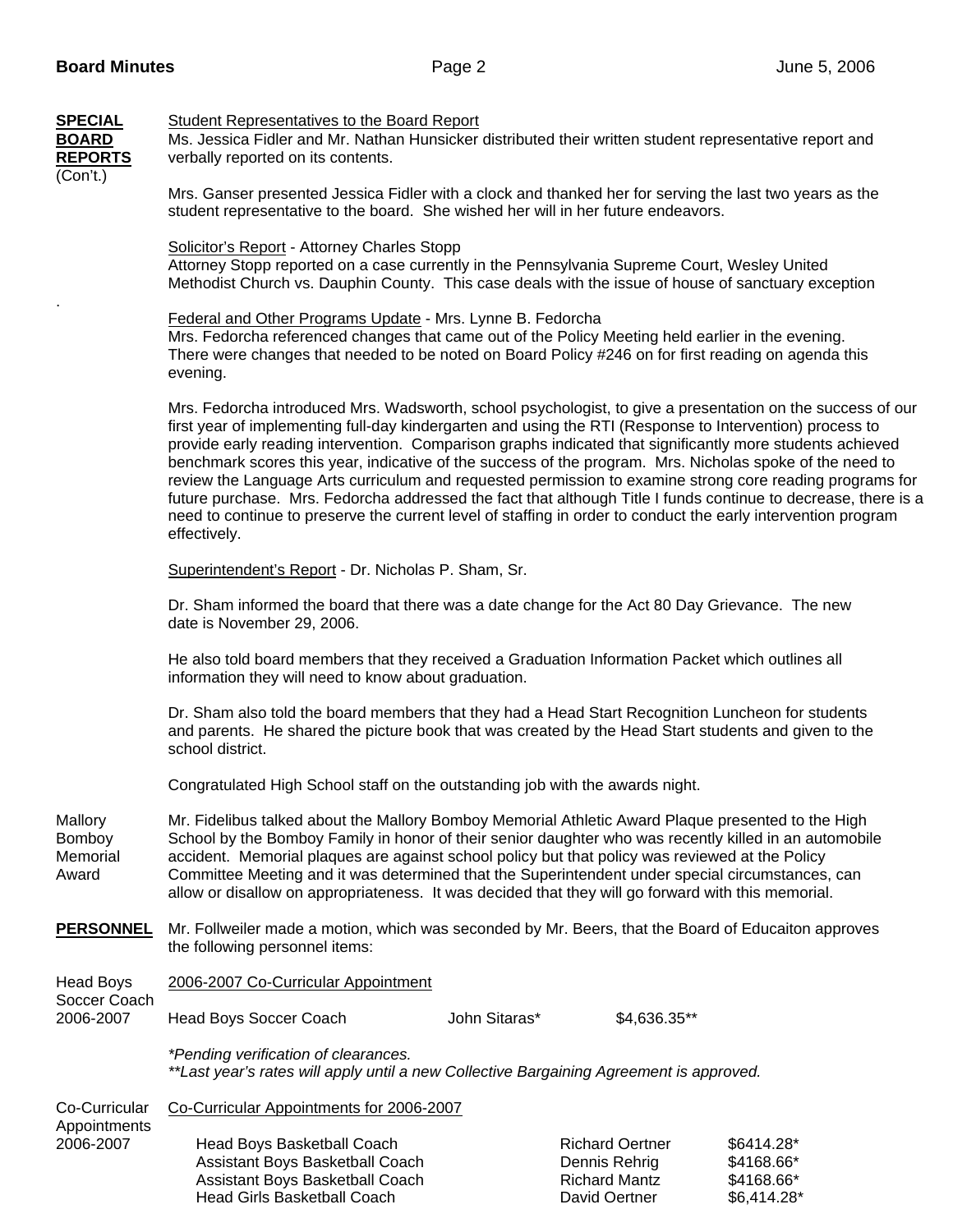# **PERSONNEL**

| (con't.)                                                 |                                                                                                                                                                                                                                                                                                                                                                               |                                                                                                                         |                                                                                                          |  |
|----------------------------------------------------------|-------------------------------------------------------------------------------------------------------------------------------------------------------------------------------------------------------------------------------------------------------------------------------------------------------------------------------------------------------------------------------|-------------------------------------------------------------------------------------------------------------------------|----------------------------------------------------------------------------------------------------------|--|
| Co-Curricular<br>Appointments<br>2006-2007<br>(Con't.)   | Co-Curricular Appointments for 2006-2007 (con't.)                                                                                                                                                                                                                                                                                                                             |                                                                                                                         |                                                                                                          |  |
|                                                          | Middle School Girls Basketball Coach<br><b>Head Wrestling Coach</b><br><b>Assistant Wrestling Coach</b><br><b>Assistant Wrestling Coach</b><br>Cheerleading Advisor (Shared Stipend)                                                                                                                                                                                          | Jason Reinhard<br><b>Todd Herzog</b><br><b>Brent Herzog</b><br><b>Robert Marlatt</b><br>Lil Borger<br><b>Kathy Neff</b> | \$4086.00*<br>\$6414.28*<br>\$4168.66*<br>\$4168.66*<br>One Half of \$2834.61*<br>One Half of \$2834.61* |  |
|                                                          | Eighth Grade Academic Challenge<br><b>Elementary Scholastic Scrimmage</b><br>Scholastic Scrimmage (High School)<br>Debate Advisor<br>Senior High Winter Intramural (Weightlifting)<br>Senior High Winter Intramural (Weightlifting)<br>Senior High Winter Intramural (Winter Track)<br>*Last year's rates will apply until a new Collective Bargaining Agreement is approved. | Kristin Skinker<br>Marlene Simock<br>Denise Turoscy<br>Scott DeLong<br>Joe Tout<br>Steve Hluschak<br>Mike Lehtonen      | \$405.84*<br>\$405.84*<br>\$751.32*<br>\$1286.19*<br>\$751.32*<br>\$751.32*<br>\$751.32*                 |  |
| Resignation<br><b>Brian Geiger</b>                       | Accept the resignation of Brian Geiger from his position as Director of Support Services effective the<br>end of the day on August 3, 2006.                                                                                                                                                                                                                                   |                                                                                                                         |                                                                                                          |  |
| Assistant<br>Athletic<br>Director                        | Approve the appointment of Douglas Reynolds as the Assistant Athletic Director for the 2006-2007<br>school year at a stipend of \$3,500. He will assist the Athletic Director in all Athletic Director duties and<br>responsibilities and will be responsible for athletic fund raising activities.                                                                           |                                                                                                                         |                                                                                                          |  |
|                                                          | YEA: Mr. Beers, Mr. Dorshimer, Mr. Follweiler, Mrs. Giles, Mr. Green,<br>Mr. Ruth, Mr. Williams, Mrs. Ganser (8)<br>NAY: None (0)                                                                                                                                                                                                                                             |                                                                                                                         |                                                                                                          |  |
| <b>Table Merit</b><br>Increases<br>Act 93<br>objections. | Mrs. Giles asked that the board table the approval of merit increases for school administrators, as<br>recommended by the Superintendent, for the 2005-2006 school year, to concur with the current Act 93<br>Administrative Compensation Plan until further discussed in executive session. There were no                                                                    |                                                                                                                         |                                                                                                          |  |
| <b>CONFERE-</b><br><b>NCES</b>                           | Mrs. Giles made a motion, which was seconded by Mr. Follweiler, that the Board of Education approves<br>the following conferences:                                                                                                                                                                                                                                            |                                                                                                                         |                                                                                                          |  |
|                                                          | Tammy Brown - Fluency - Tim Rasinski - Sponsored by Reading Matters -<br>August 7, 2006 - Lancaster, PA - Registration: \$144.00 - Funding: Title I                                                                                                                                                                                                                           |                                                                                                                         |                                                                                                          |  |
|                                                          | YEA: Mr. Beers, Mr. Dorshimer, Mr. Follweiler, Mrs. Giles, Mr. Green,<br>Mr. Ruth, Mr. Williams, Mrs. Ganser (8)<br>NAY: None (0)                                                                                                                                                                                                                                             |                                                                                                                         |                                                                                                          |  |
| <b>POLICY</b><br>approves                                | Mr. Dorshimer made a motion, which was seconded by Mr. Beers, that the board of Education<br>the following items listed under Policy:                                                                                                                                                                                                                                         |                                                                                                                         |                                                                                                          |  |
| <b>Student Rep-</b><br>resentative<br>to the Board       | Approve Rachael Parisi as a Student Representative to the Board for the 2006-2007 school year.<br>Rachael has been elected as the junior representative to the board and will serve from September<br>2006 through June 2007. Nathan Hunsicker will serve as a student representative to the board as<br>the senior representative until June 2007.                           |                                                                                                                         |                                                                                                          |  |
| <b>Board Policy</b><br>1 <sup>st</sup> Reading           | Approve to adopt new school board policy #246, Pupils, Student Wellness, as presented after first<br>reading.                                                                                                                                                                                                                                                                 |                                                                                                                         |                                                                                                          |  |
|                                                          | YEA: Mr. Beers, Mr. Dorshimer, Mr. Follweiler, Mrs. Giles, Mr. Green,<br>Mr. Ruth, Mr. Williams, Mrs. Ganser (8)                                                                                                                                                                                                                                                              |                                                                                                                         |                                                                                                          |  |

NAY: None (0)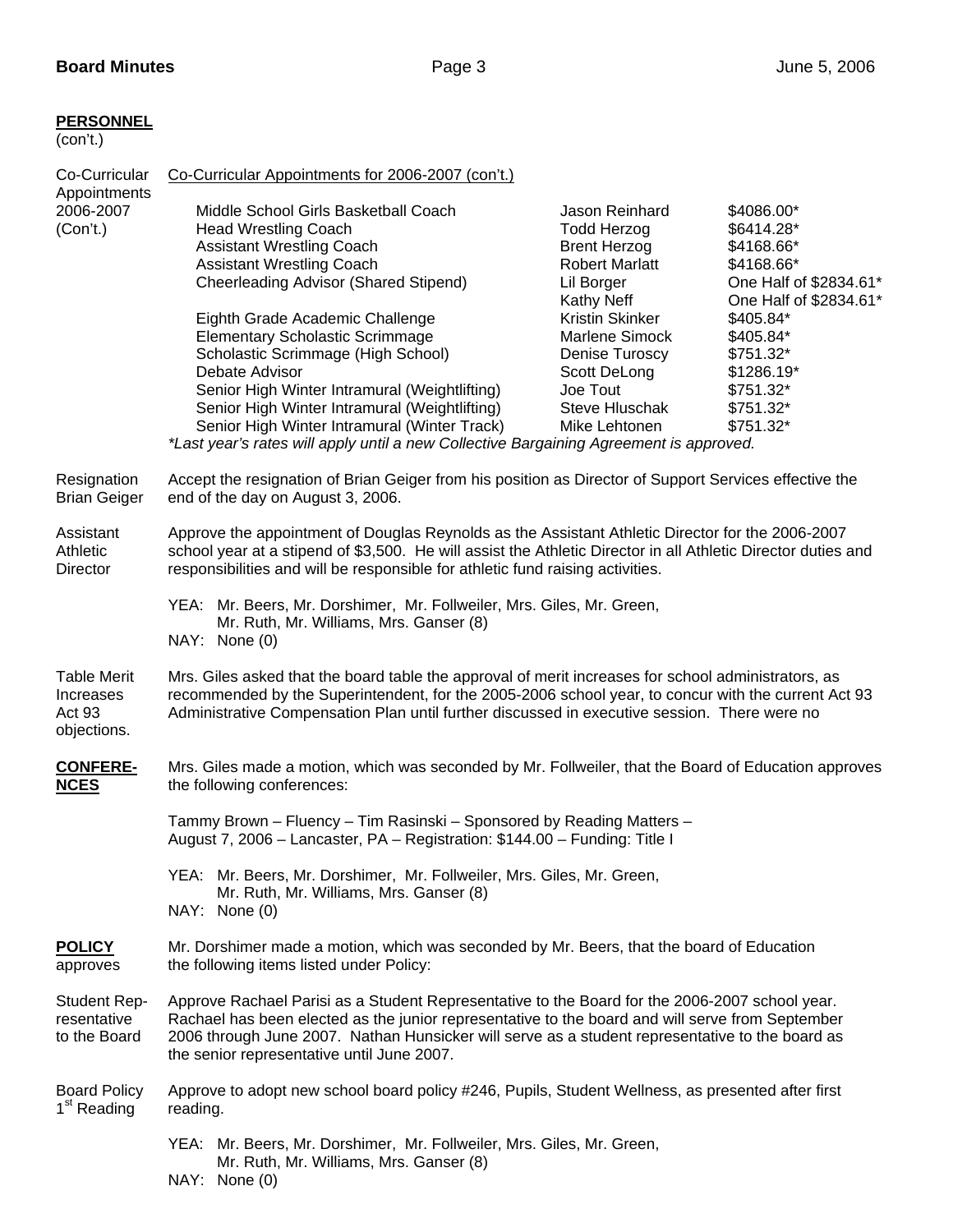| <b>POLICY</b><br>(Con't.)                                               |                                                                                                                                                                                                                                                                                                                                                                                                                                                                                                                                                                                          |  |  |
|-------------------------------------------------------------------------|------------------------------------------------------------------------------------------------------------------------------------------------------------------------------------------------------------------------------------------------------------------------------------------------------------------------------------------------------------------------------------------------------------------------------------------------------------------------------------------------------------------------------------------------------------------------------------------|--|--|
| Waive<br><b>Grace Period</b><br>$2nd$ Reading<br>On Policy              | Mr. Williams made a motion, which was seconded by Mr. Green, that the board of Education<br>approve to waive the 30 day grace period for the $2^{nd}$ reading on school board policy #246, Pupils,<br>Student Wellness and that this would not be precedent setting for future policy.                                                                                                                                                                                                                                                                                                   |  |  |
|                                                                         | YEA: Mr. Dorshimer, Mrs. Giles, Mr. Ruth, Mr. Williams, Mrs. Ganser (5)<br>NAY: Mr. Beers, Mr. Follweiler, Mr. Green (3)                                                                                                                                                                                                                                                                                                                                                                                                                                                                 |  |  |
|                                                                         | <b>Motion Carried.</b>                                                                                                                                                                                                                                                                                                                                                                                                                                                                                                                                                                   |  |  |
| <b>CURRICU-</b><br><b>LUM AND</b><br><b>INSTRUC-</b><br><b>TION</b>     | Mrs. Giles made a motion, that was seconded by Mr. Green, that the board of Education<br>approves the following items listed under Curriculum and Instruction:                                                                                                                                                                                                                                                                                                                                                                                                                           |  |  |
| Summer<br>Reading<br>Camp                                               | Approve to authorize the administration to employ seven elementary teachers at a stipend of<br>\$1,200.00 per teacher to conduct a Title I Summer Reading Camp for Title I eligible K-3 students based<br>on teacher recommendation. The Reading Camp will be conducted in the Peters Elementary School<br>from 9:00 a.m. to 12:00 p.m. Monday through Friday from July 24 through August 11, 2006. Expenses<br>for this program will be paid for through Title I funds.                                                                                                                 |  |  |
| Title I, II,<br>VI, and<br>Drug-Free<br>Contracts<br>2006-2007          | Approve to authorize proper officials to execute contracts for Title I, Title VI, Title II, and<br>Drug-Free Schools and Communities Acts for the 2006-2007 school year.                                                                                                                                                                                                                                                                                                                                                                                                                 |  |  |
| 2006-2007<br>School<br>Calendar                                         | Approve the revised 2006-2007 Northern Lehigh School District School Calendar as<br>presented. The March 23 in-service day was moved to April 26 <sup>th</sup> to coincide with "take your<br>child to work" day. (see attached)                                                                                                                                                                                                                                                                                                                                                         |  |  |
|                                                                         | YEA: Mr. Beers, Mr. Dorshimer, Mr. Follweiler, Mrs. Giles, Mr. Green,<br>Mr. Ruth, Mr. Williams, Mrs. Ganser (8)<br>NAY: None (0)                                                                                                                                                                                                                                                                                                                                                                                                                                                        |  |  |
| <b>FINANCIAL</b>                                                        | Mr. Williams made a motion, that was seconded by Mr. Beers, that the board of education<br>approves the following items listed under Financial:                                                                                                                                                                                                                                                                                                                                                                                                                                          |  |  |
| Cash Manag-<br>Ment Portfolio                                           | Approve the Arthurs Lestrange Cash Management Portfolio for the month of March 2006.                                                                                                                                                                                                                                                                                                                                                                                                                                                                                                     |  |  |
| Approve<br>LCTI<br><b>Budget</b><br>2006-2007                           | The Lehigh Career & Technical Institute has approved a general fund budget for the 2006-07 school year<br>totaling \$18,960,830 (an increase of \$1,063,870 or 5.94%) and an Academic Center budget for the 2006-<br>07 school year totaling \$904,520 (new program). Northern Lehigh School District's portion of the 2006-07<br>general fund budget is \$796,761, an increase of \$24,387 or 3.16% more than the previous year. Northern<br>Lehigh School District's portion of the 2006-07 Academic Center budget is \$28,580.88 or 3.31%<br>proportionate share of the total budget. |  |  |
| <b>Art Supply</b><br><b>Bids</b>                                        | Approve awarding of Art Supply bids for the 2006-2007 school year as presented.                                                                                                                                                                                                                                                                                                                                                                                                                                                                                                          |  |  |
| <b>Board</b><br>Secretary<br>and Treasurer<br><b>Bonds</b><br>2006-2007 | Approve to renew the following expiring bonds for the 2006-2007 fiscal year through HRH Palley Simon<br>Associates:                                                                                                                                                                                                                                                                                                                                                                                                                                                                      |  |  |
|                                                                         | A \$50,000 Board Secretary Bond for the term of July 1, 2006 to July 1, 2007 at<br>1.<br>an annual premium of \$175.00.                                                                                                                                                                                                                                                                                                                                                                                                                                                                  |  |  |
|                                                                         | A \$50,000 Board Treasurer Bond for the period July 1, 2006 to July 1, 2007 at<br>2.<br>an annual premium cost of \$269.00.                                                                                                                                                                                                                                                                                                                                                                                                                                                              |  |  |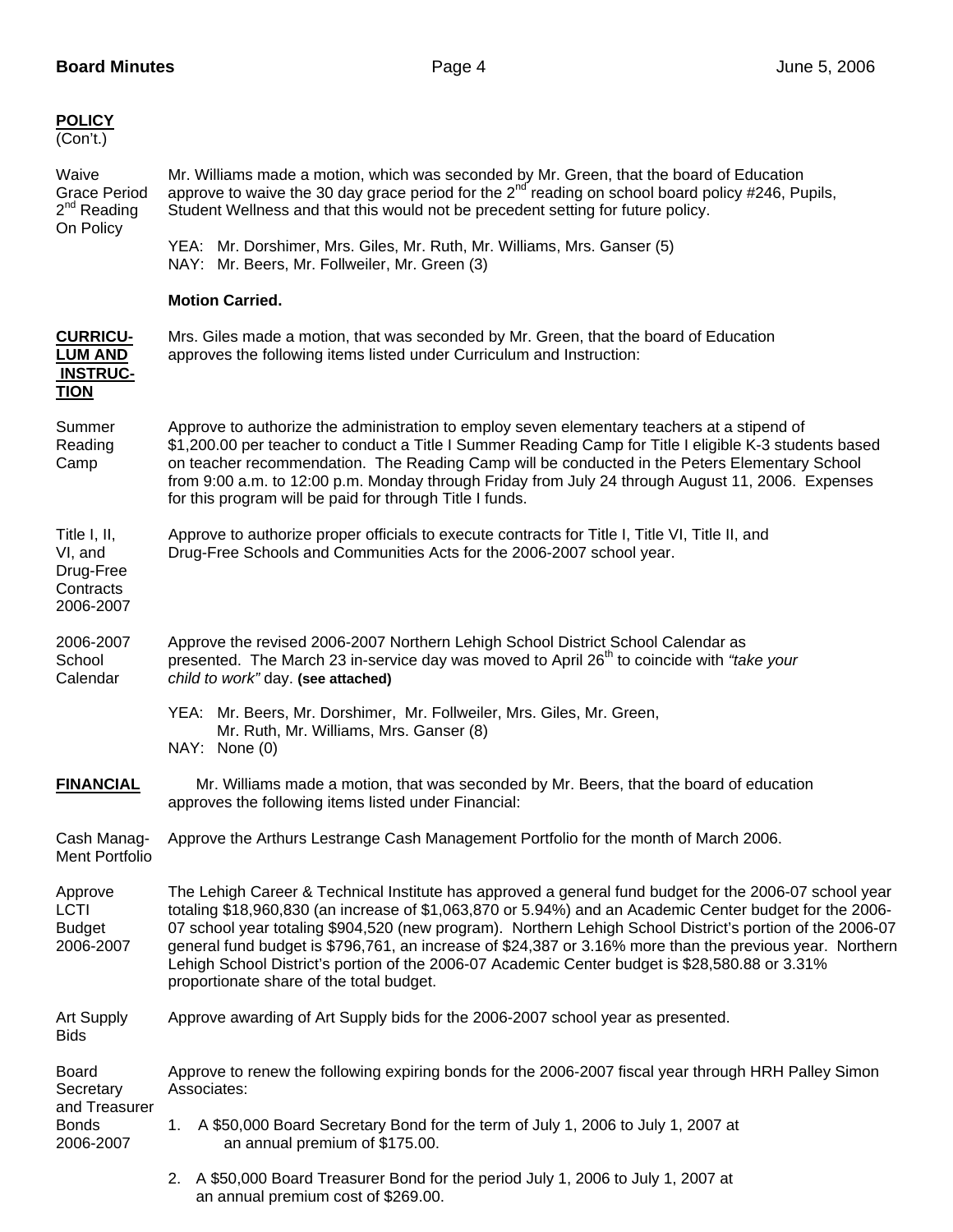| <b>FINANCIAL</b><br>(Con't.)                  |                                                                                                                                                                                                                                                                                                                                                                                                                                                                                                                                                                     |  |  |  |
|-----------------------------------------------|---------------------------------------------------------------------------------------------------------------------------------------------------------------------------------------------------------------------------------------------------------------------------------------------------------------------------------------------------------------------------------------------------------------------------------------------------------------------------------------------------------------------------------------------------------------------|--|--|--|
| Insurance<br>Coverage For<br>2006-2007        | Award insurance coverage for the 2006-2007 school year to the following companies:                                                                                                                                                                                                                                                                                                                                                                                                                                                                                  |  |  |  |
|                                               | 1. Commercial Package and Automobile (Vehicle Liability, General Liability, Property<br>Insurance and Boiler and Machinery) Graphic Arts (UTICA) National Insurance<br>Company -- \$54,812. The premium is an increase of \$2,214 over last year's rate.                                                                                                                                                                                                                                                                                                            |  |  |  |
|                                               | 2. Commercial Umbrella Liability Insurance - Crum & Foster Insurance Company - \$13,566.<br>The renewal is with the same company as last year and the premium is the same as 2005-2006.                                                                                                                                                                                                                                                                                                                                                                             |  |  |  |
|                                               | 3. School Leaders Error and Omissions Liability - \$13,927 AIG-National Union. The renewal<br>is with the same company as last year and the premium is the same as 2005-2006.                                                                                                                                                                                                                                                                                                                                                                                       |  |  |  |
|                                               | 4. Worker's Compensation Coverage - PSBA Insurance Trust/Old Republic - estimated<br>premium of \$76,500, approximately a \$12,113 increase. This amount is an estimated total, final<br>cost based on actual payroll figures.                                                                                                                                                                                                                                                                                                                                      |  |  |  |
| Depositories<br>For School                    | Authorize the following financial institutions to act as approved depositories for school district funds and or<br>temporary investments. The Northern Lehigh School Board further authorizes the following financial<br>institutions to transfer funds on deposit to any other bank for the credit of the Northern Lehigh School<br>District. The Board further authorizes the Business Manager and/or Superintendent to enter into<br>agreements, supplements or amendments to agreements to implement the foregoing operations for the<br>2006-2007 school year: |  |  |  |
|                                               | M & T Bank<br>Neff's National Bank<br>Harleysville National Bank<br>Commerce Bank of Pennsylvania<br>Susquehanna-Patriot Bank<br>Wachovia National Bank<br><b>Prudential-Bache Government Securities Trust</b><br>Pennsylvania Local Government Investment Trust (PLGIT)                                                                                                                                                                                                                                                                                            |  |  |  |
| Appoint<br>Insurance<br><b>Broker</b>         | Appoint Hilb, Rogal and Hamilton Company (HRH) Palley Simon Associates as the district insurance<br>broker for Property, Casualty, Liability and Workers' Compensation insurance for the 2006-2007 school<br>year.                                                                                                                                                                                                                                                                                                                                                  |  |  |  |
| Pay Bills For<br>Month of July                | Approve to grant permission to the business office to pay construction, insurance, and utility bills that are<br>scheduled for payment during the month of July as required by contract. There is no scheduled board<br>meeting in July.                                                                                                                                                                                                                                                                                                                            |  |  |  |
| Delinquent                                    | Approve the appointment of Statewide Tax Recovery as the delinguent per capita tax collector for the<br>2006-Tax Collector 2007 school year.                                                                                                                                                                                                                                                                                                                                                                                                                        |  |  |  |
| Sewing<br>Machine<br>Maintenance<br>Agreement | Approve a maintenance agreement for the 2006-2007 school year with Allentown Sewing Machine Outlet.<br>The Machine agreement covers sewing machines located as follows:                                                                                                                                                                                                                                                                                                                                                                                             |  |  |  |
|                                               | Middle School $-12$ machines at \$30.00 per machine plus parts = \$360.00<br>Senior High School – 26 machines at \$30.00 per machine plus parts = $$780.00$                                                                                                                                                                                                                                                                                                                                                                                                         |  |  |  |
|                                               | YEA: Mr. Beers, Mr. Dorshimer, Mr. Follweiler, Mrs. Giles, Mr. Green,<br>Mr. Ruth, Mr. Williams, Mrs. Ganser (8)<br>NAY: None (0)                                                                                                                                                                                                                                                                                                                                                                                                                                   |  |  |  |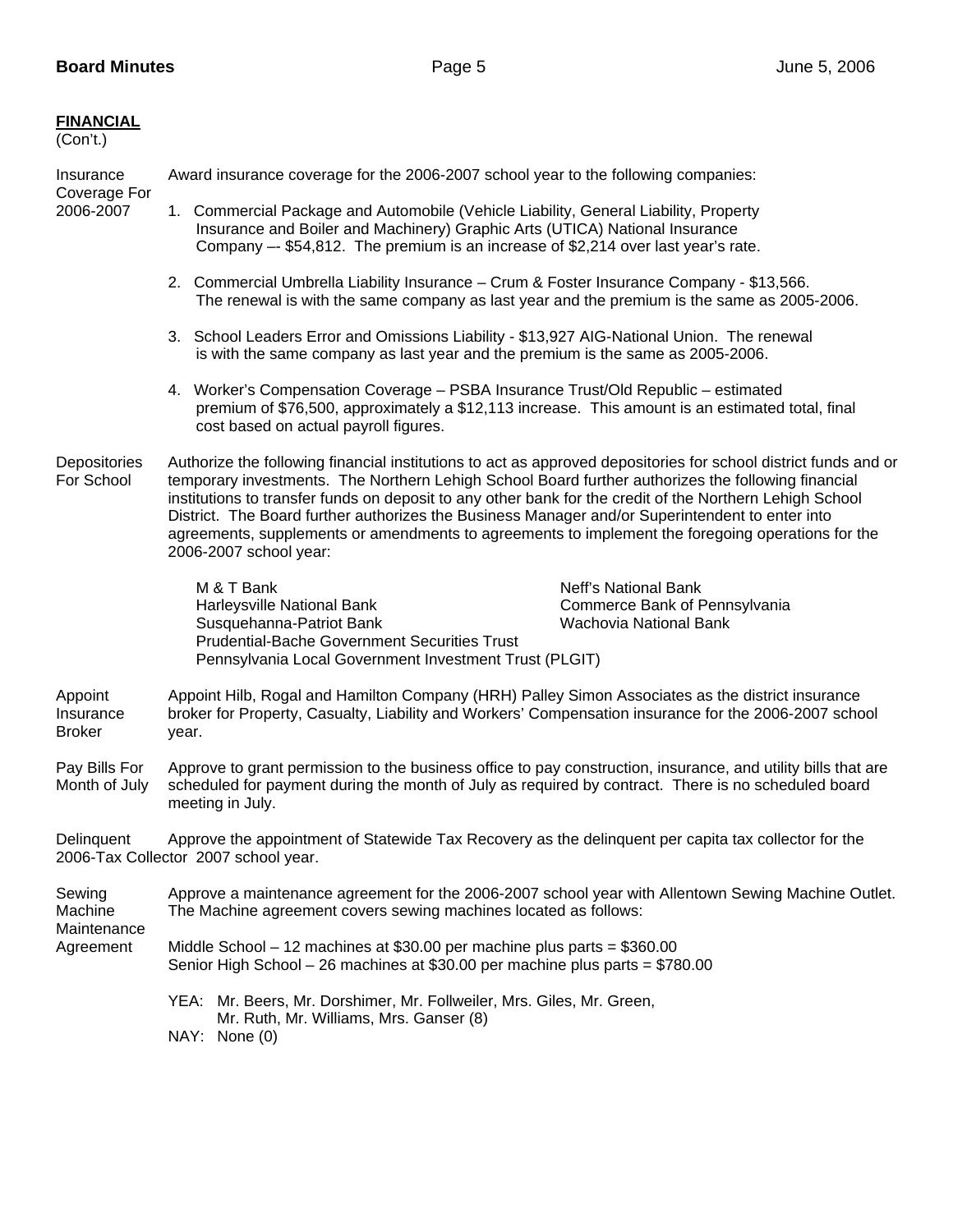| <b>FINANCIAL</b><br>(Con't.)                           |                                                                                                                                                                                                                                                                                                                                                                                                                    |                                                                                                                                                                                                                                      |  |  |
|--------------------------------------------------------|--------------------------------------------------------------------------------------------------------------------------------------------------------------------------------------------------------------------------------------------------------------------------------------------------------------------------------------------------------------------------------------------------------------------|--------------------------------------------------------------------------------------------------------------------------------------------------------------------------------------------------------------------------------------|--|--|
| Table<br><b>EIT Office</b><br>Termination<br>Agreement | Mr. Green made a motion, that was seconded by Mr. Beers to table the agreement between Northern<br>Lehigh School District and Slatington Borough to terminate the use of the EIT office located at 125 S.<br>Walnut Street in Slatington. Mr. Green asked that an insertion of the word "and" should appear on page<br>one under number one following the word "Borough" and prior to the word "the".              |                                                                                                                                                                                                                                      |  |  |
|                                                        | YEA: Mr. Beers, Mr. Dorshimer, Mr. Follweiler, Mrs. Giles, Mr. Green,<br>Mr. Ruth, Mr. Williams, Mrs. Ganser (8)<br>NAY: None (0)                                                                                                                                                                                                                                                                                  |                                                                                                                                                                                                                                      |  |  |
|                                                        | <b>Motion Carried.</b>                                                                                                                                                                                                                                                                                                                                                                                             |                                                                                                                                                                                                                                      |  |  |
| Table<br>2005-2006                                     |                                                                                                                                                                                                                                                                                                                                                                                                                    | Mr. Dorshimer made a motion, that was seconded by Mr. Green to table the 2005-2006 Northern Lehigh<br>School District Salary Schedule due to incorrect dates and asked that corrections be made and a new                            |  |  |
| copy<br>Salary<br>Schedule                             | be submitted for approval.                                                                                                                                                                                                                                                                                                                                                                                         |                                                                                                                                                                                                                                      |  |  |
|                                                        | YEA: Mr. Beers, Mr. Dorshimer, Mr. Follweiler, Mrs. Giles, Mr. Green,<br>Mr. Ruth, Mr. Williams, Mrs. Ganser (8)<br>NAY: None (0)                                                                                                                                                                                                                                                                                  |                                                                                                                                                                                                                                      |  |  |
|                                                        | <b>Motion Carried.</b>                                                                                                                                                                                                                                                                                                                                                                                             |                                                                                                                                                                                                                                      |  |  |
| <b>LEGAL</b><br>July                                   | Mr. Dorshimer asked for legal opinion on agreements that are not passed by June 30 <sup>th</sup> , but<br>pass in the new fiscal year, legally does everything within that agreement carry back to the<br>1 <sup>st</sup> fiscal year date.,                                                                                                                                                                       |                                                                                                                                                                                                                                      |  |  |
| <b>CORR-</b><br><b>ESPON-</b><br>who                   | Mrs. Giles commented on an e-mail that has been circulating and expressed her concerns<br>and pointed out what she felt were inadequacies within that document. She asked people                                                                                                                                                                                                                                   |                                                                                                                                                                                                                                      |  |  |
| <b>DENCE</b>                                           | can be found on the district web page.                                                                                                                                                                                                                                                                                                                                                                             | received these e-mails to ask board members questions they may have about board issues.<br>Mrs. Ganser reminded everyone that all board members have e-mail addresses and that they                                                  |  |  |
| <b>INFORM-</b><br><b>ATION</b>                         | All board members received copies of the minutes of the Carbon Lehigh Intermediate Unit 21<br>Board of Directors meeting held on April 20, 2006, the Washington Township Board of<br>Supervisors meeting held on April 11, 2006, the Borough of Slatington Parks & Recreation<br>Commission meeting held on May 15, 2006 and the Lehigh Carbon Community College<br>Board of Trustees Meeting held on May 4, 2006. |                                                                                                                                                                                                                                      |  |  |
|                                                        | The board was also notified of receipt of donations for the 2005-2006 school year:                                                                                                                                                                                                                                                                                                                                 |                                                                                                                                                                                                                                      |  |  |
|                                                        | 1. \$1,608.00                                                                                                                                                                                                                                                                                                                                                                                                      | From West Side Hammer Electric In Memory Of James Guth to<br>purchase computer workstations in the high school library.                                                                                                              |  |  |
|                                                        | 2. \$160.00                                                                                                                                                                                                                                                                                                                                                                                                        | From S.H.S. Class of 1939 In Memory Of Harry Ernest, Grace<br>Oswald, Catherine Roberts Rabuch and Eva Pugh and In Honor Of<br>the 12 remaining 1939 class members to purchase books for the high<br>school library.                 |  |  |
|                                                        | 3. \$5,500.00<br>Elementary<br>(\$2,500),<br>for the                                                                                                                                                                                                                                                                                                                                                               | From Peters Elementary Activity Fund (\$1,250), Slatington<br>Activity Fund (\$1,250), Northern Lehigh Elementary PTO<br>and Lehigh County Farm Bureau (\$500) to purchase supplies<br>Ag Fair held at Slatington Elementary in May. |  |  |
|                                                        | 4. \$2,300.00                                                                                                                                                                                                                                                                                                                                                                                                      | From Northern Lehigh Educational Foundation to use to pay stipends<br>for the Bigs & Littles Progam at Peters Elementary.                                                                                                            |  |  |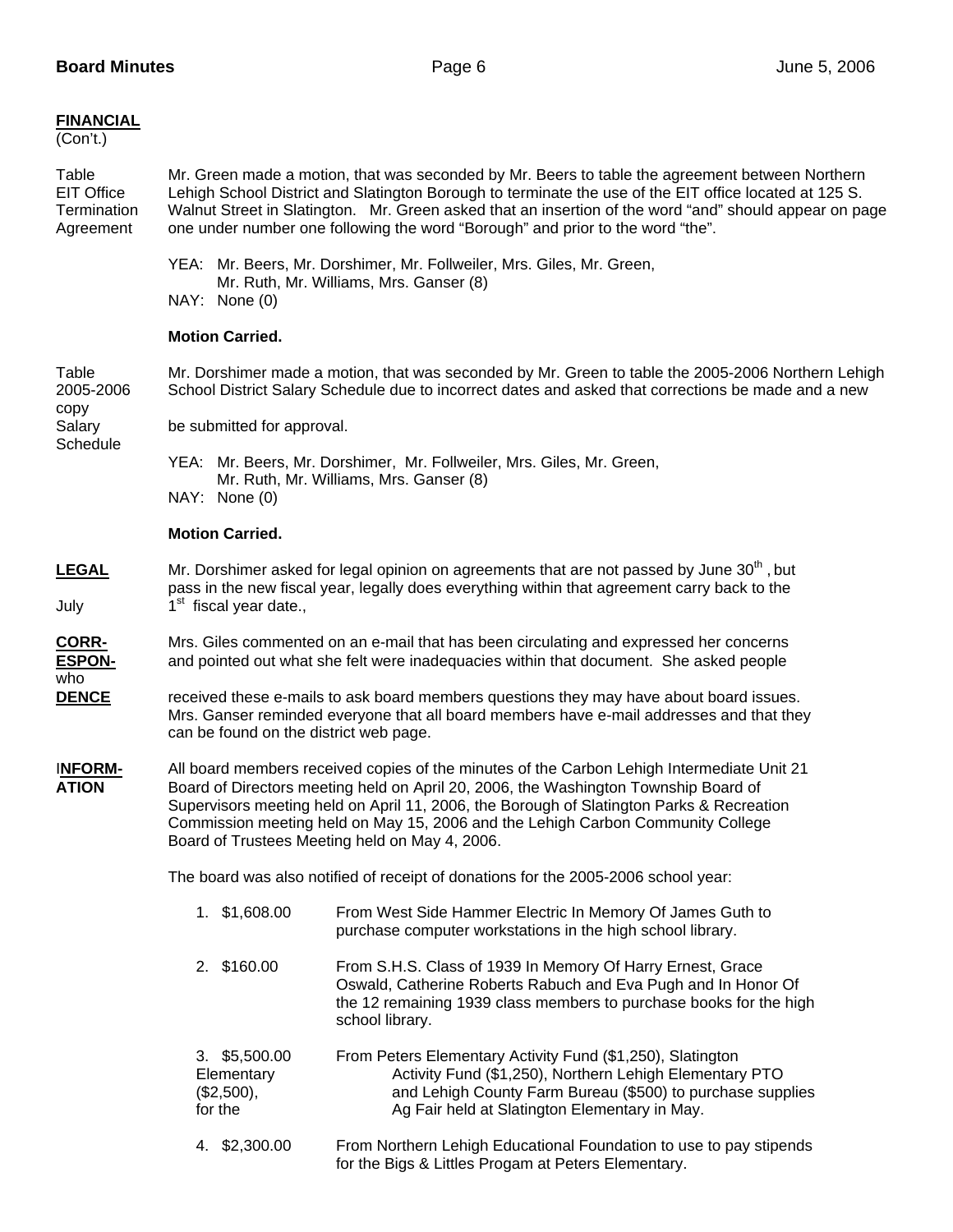| <b>INFORM-</b><br><b>ATION</b><br>(Con't.) | 5. \$1,025.00                              | From Woman's Club of Slatington (\$100), Randall & Joan Varilek<br>(\$100), Northern Lehigh Education Foundation (\$325), Christine<br>Stafford (\$100), Slatington Lions Club (\$100), Dr. Nicholas &<br>Jacqueline Sham (\$100), Rotary Club of Slatington (\$100), and<br>Eugene Mayberry (\$100) to be used for Debate Team and Scholastic<br>Scrimmage transportation.                                                                  |
|--------------------------------------------|--------------------------------------------|----------------------------------------------------------------------------------------------------------------------------------------------------------------------------------------------------------------------------------------------------------------------------------------------------------------------------------------------------------------------------------------------------------------------------------------------|
| <b>RECESS</b>                              | Mrs. Ganser called for a "courtesy break". |                                                                                                                                                                                                                                                                                                                                                                                                                                              |
| <b>BUDGET</b><br><b>DISCUSSION</b>         |                                            | Mr. Williams – addressed the prior years tax increases and amounts used from fund balance<br>compared to this year and feels we have a responsible budget.                                                                                                                                                                                                                                                                                   |
|                                            | find and apply for grants.                 | Mrs. Giles – Suggested that instead of talking about cutting expenditures, talk about ways to<br>increase revenue through grant writing. We need to look for people to volunteer their time to                                                                                                                                                                                                                                               |
| her                                        |                                            | Mrs. Ganser – Talked about companies matching donated funds would be a good way to<br>increase revenue but also is very time consuming. A community member approached<br>after the Finance Committee Meeting and was willing to head the committee to seek<br>companies who would be willing to match donated funds. If community members would like to<br>be a part of this committee they can contact the district office for information. |
|                                            |                                            | Mr. Doshimer - Mr. Dorshimer asked the current increase for each county.                                                                                                                                                                                                                                                                                                                                                                     |
|                                            |                                            | Mr. Green - Discussed the issues that came out of the Finance Committee Meeting and that<br>there may be a possibility of \$56,000 dollars left over and he suggested we keep this in the<br>budget and put items back in the budget for the students.                                                                                                                                                                                       |
|                                            |                                            | Mrs. Ganser - Questioned Ms. Stafford on when a budget needs to be passed and if there are<br>discounts associated with the printing of the tax bills if we pass the budget at an earlier date.                                                                                                                                                                                                                                              |
|                                            |                                            | Mrs. Stafford - Stated that the budget needs to be adopted by June 30 <sup>th</sup> and suggested that<br>they pass it no later than June 26 <sup>th</sup> so there is time to print the tax bills before July 1 <sup>st</sup> .                                                                                                                                                                                                             |
|                                            |                                            | Earl Snyder – Walnutport asked if there can be an additional fee put on homes being sold<br>within our school district that would have children who would be attending school. He asked<br>since the school budget is based on an "X" number of students a huge influx in new families<br>moving in with students attending our schools, could hurt the school budget. He said that                                                          |
|                                            |                                            | he<br>was told that there are school districts that surround us that impose that impact fee.                                                                                                                                                                                                                                                                                                                                                 |
|                                            |                                            | Attorney Stopp – Said that in Montgomery County they tried to impose this and that it was                                                                                                                                                                                                                                                                                                                                                    |
|                                            |                                            | determined that there is no authority at the local level to impose such a fee. He did say that<br>township councils have the ability to impose an impact fee.                                                                                                                                                                                                                                                                                |
|                                            | balance the budget.                        | Mr. Dorshimer – Asked about the money we would be taking out of fund balance this year to                                                                                                                                                                                                                                                                                                                                                    |
| fund                                       | balance.                                   | Ms. Stafford – Informed him that the money was being used for one time purchases out of                                                                                                                                                                                                                                                                                                                                                      |
| <b>PUBLIC</b><br><b>COMMENT</b>            |                                            | LeAnn Hoch – Washington Township questioned if we are currently at the 3.433 and that the<br>board is not considering, at this point, any of the other cuts listed on the bottom of that sheet.                                                                                                                                                                                                                                              |
|                                            | fund balance.                              | Dr. Sham – Asked them to keep in mind that we might have to deal with Act 72 next school<br>year and that we pass the budget as close to what we think the index might be without using                                                                                                                                                                                                                                                      |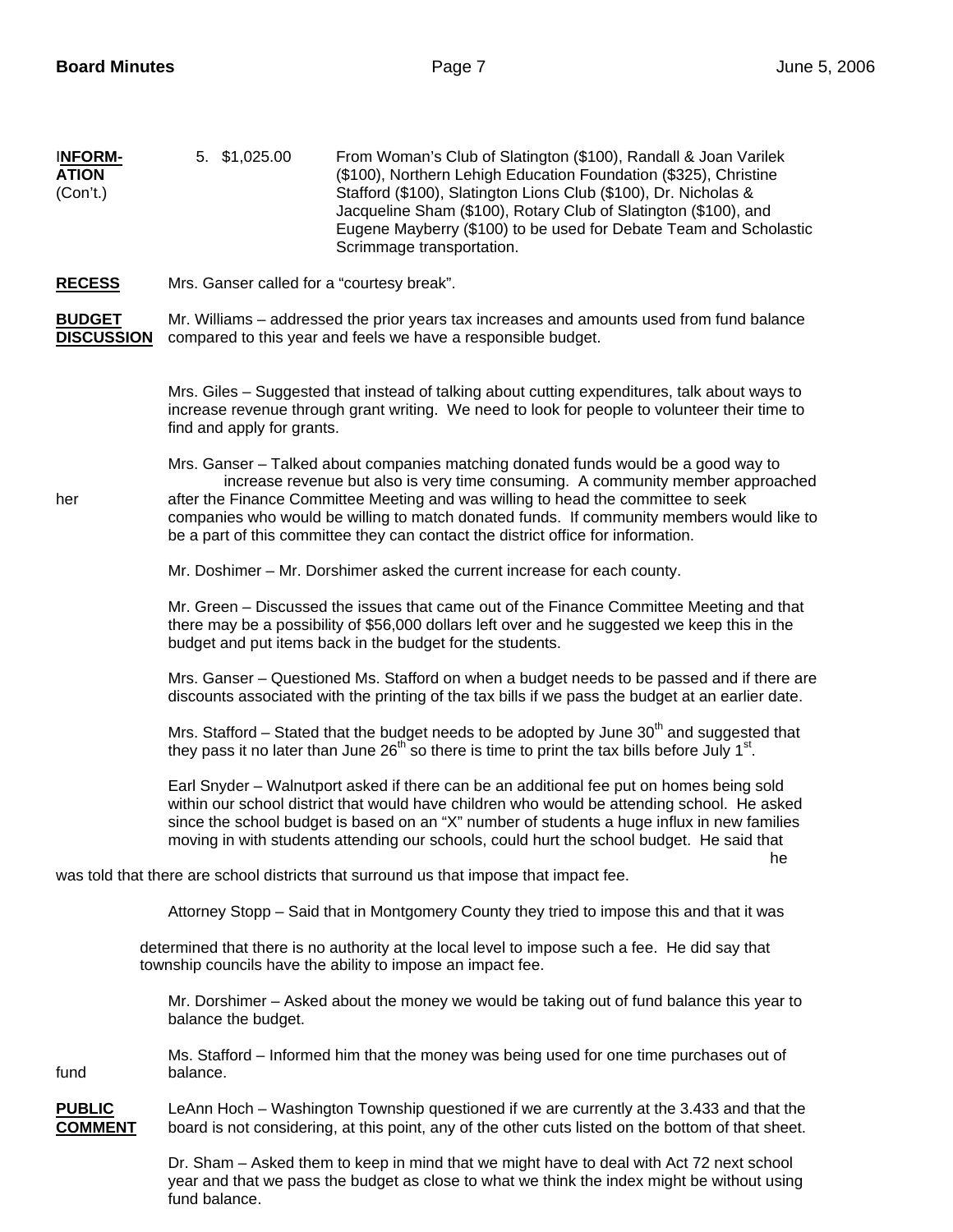for

**DISTRICT** 

Mr. Green – asked that we pass a 3.696 percent increase and put \$56,000 items back into the budget. Suggested maybe we not pass a budget tonight so we have two weeks to explore the possibility of putting items back into the budget.

**BUDGET** Mr. Williams – Stated that he was comfortable with where the budget is currently at and if there **DISCUSSION** needs

to be an increase, that small amount should be taken from fund balance for more one (Con't.) time purchases.

> Mr. Dorshimer – Said that he would not be willing to go above the 3.433 percent increase. He would be willing to support not filling the assistant principal's position for a budget savings of \$98,000.00 or take half that money out of the budget and explore the issue half way through the year if we would need to fill that position. He said that he is against "pay to play" but looking at other districts within the valley that are "pay to play" districts, he feels it is an option.

> Mr. Ruth – He would support pay to play but not agree with eliminating the assistant principal's position.

Mrs. Giles – Stated that she does not agree with "pay to play".

Mr. Beers – Does not support pay to play or eliminating the assistant principal's position.

Mr. Follweiler – Does not support "pay to play" or eliminating the assistant principal's position.

3.433 Mr. Green made a motion, which was seconded by Mr. Williams, to adopt a final budget at the Blended Mill blended rate of 3.433681, 3.41 for Lehigh County and 3.75 for Northampton County . Increase

Mr. Dorshimer – Asked what we are taking from fund balance.

Mrs. Stafford - \$151,525.00

Mr. Dorshimer – Stated that we are currently half a mill behind next year already.

Mrs. Stafford – Stated that only if we spend it all.

 YEA: Mr. Follweiler, Mr. Green, Mr. Williams, Mr. Beers, Mrs. Ganser (5) NAY: Mr. Dorshimer, Mrs. Giles, Mr. Ruth (3)

#### **ADOPTION** It is recommended that the Board of Education adopts a budget for the Northern **OF** Lehigh School District for the 2006-2007 school year in the amount of \$25,423,888.00. **2006-2007**

## **NORTHERN** 1. A 60.292 mill (or \$6.03 per \$100 of assessed valuation) tax on Real Estate for Lehigh LEHIGH **County and a 54.943 mill (or \$5.49 per \$100 of assessed valuation) tax on Real Estate**

**SCHOOL** Northampton County. An increase of 3.434 mills over 2005-2006

**BUDGET** The mileage rate for Lehigh County is 60.292 and the mileage rate for Northampton County is 54.943.

- 2. A \$5.00 Resident Per Capita Tax, taxable on 18 year olds and over based on Section 679 of the School Code of 1949. No change from 2005-2006.
- 3. Taxes under Act 511 with no changes from 2005-2006:
	- a. A 1% Earned Income Tax shared equally with coterminous municipalities.
	- b. A Realty Transfer Tax shared equally with the coterminous municipalities.
	- c. A \$10.00 Per Capita Tax (\$5.00 under Act 511 and \$5.00 under Section 679 of the School Code of 1949), taxable on residents age 18 and over.
	- d. A \$10.00 Emergency and Municipal Service Tax (formerly Occupation Privilege Tax.